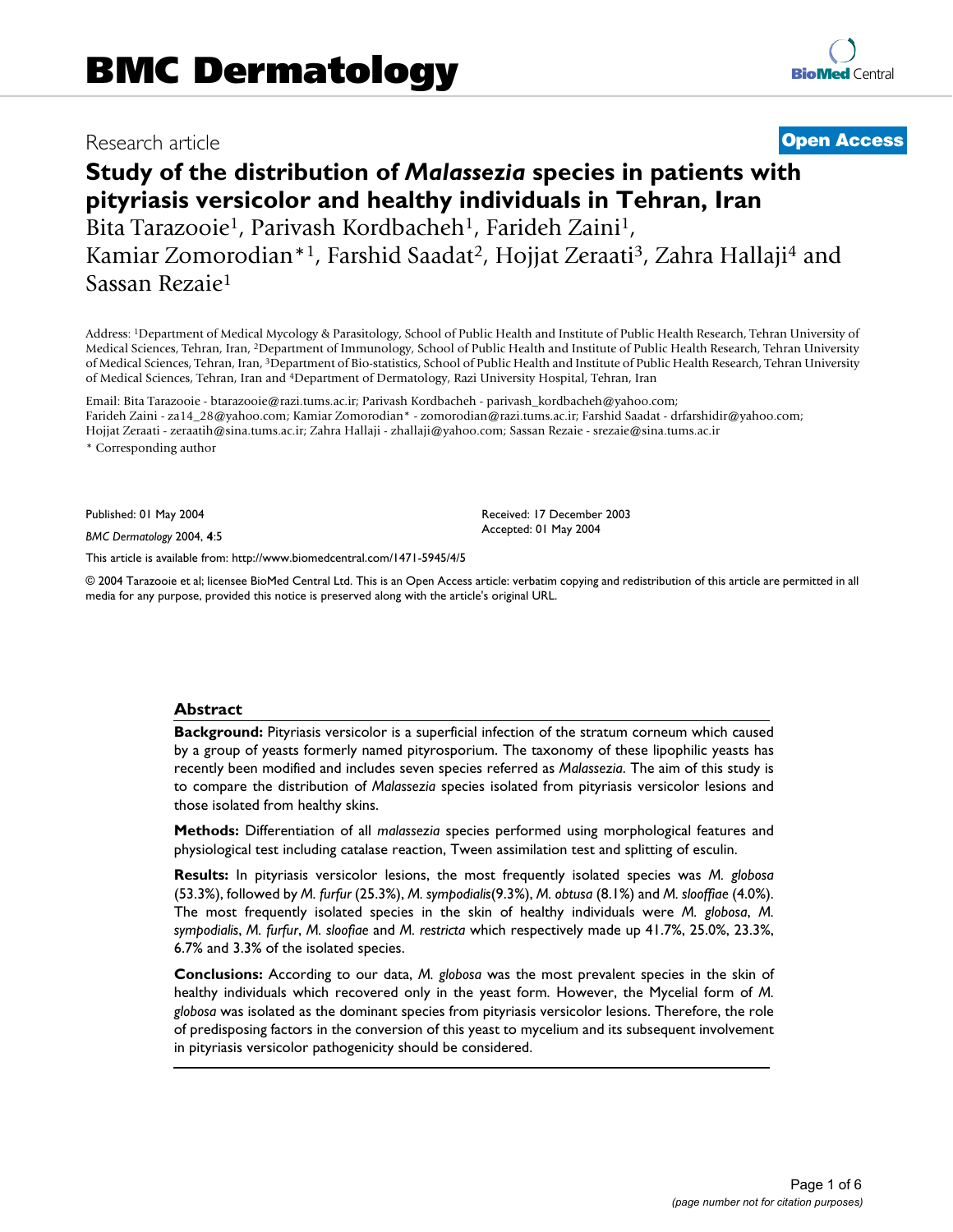# **Background**

Yeasts of the genus *Malassezia* are known to be members of the skin microflora of human and other warm-blooded vertebrates [1[,2\]](#page-5-0). These lipophilic yeasts are associated with various human diseases, especially pityriasis versicolor (PV), a chronic superficial scaling dermatomycosis [3]. This disease is common in late teens and young adults of both sex and characterized by well-demarcated scaling patches with variable pigmentation [4].

Although PV had been described at the beginning of nineteen century [5], until recently classification of its etiologic agent was a matter of debt. This controversy may be caused by various morphological features and fastidious growth requirements of *Malassezia* yeasts *in vitro*.

The genus of *Malassezia* has undergone several taxonomic revisions [1,6]. In the last reclassification by Gueho *et al*, seven distinct species were recognized within this genus, namely *M. furfur*, *M. pachydermatis*, *M. sympodialis*, *M. globosa*, *M. obtusa*, *M. restricta* and *M. slooffiae* [\[7\]](#page-5-1). Furthermore, recently three new species were included in this genus namely, *M. dermatis*, *M. equi* and *M. nana* [[8](#page-5-2),[9](#page-5-3)]. However, the acceptance of these new species is still under investigation. There is only scanty information about the epidemiology and ecology of *Malassezia* species available and the clinical significance of these species is not completely recognized. Therefore, the aim of this study is to establish whether there is any association between the various species of *Malassezia* and PV lesions as well as determining *Malassezia* species microflora of healthy individuals.

#### **Methods** *Subjects*

Ninety four outpatients at Razi hospital and medical mycology unit in the school of public health were included in this study. 100 age- and sex-matched clinically healthy individuals (without any dermatosis) were also conducted as control. A questionnaire was used to getting informative data about history of each person.

# *Collection and culture of samples*

Mycological examinations were performed to confirm the diagnosis of pityriasis versicolor. Specimens were taken by scraping the lesions with a scalpel. Moreover, in normal subjects and in cases which there were not sufficient scales, samples were taken by means of sellotape.

Direct microscopy with KOH 20% and methylene blue staining were carried out in the PV lesions as well as normal samples. All samples were also inoculated in plates containing modified Dixon medium. The plates were incubated at 31°C for two weeks and examined at frequent intervals for developing colonies.

# *Identification*

*Malassezia* species were identified according to their morphological features and physiological properties. Isolated colonies on modified Dixon agar were used for identification. Among *Malassezia* species, only *M. pachydermatitis* is able to grow on Sabouraud agar [[7](#page-5-1)]. However, further tests are essential for identification of other *Malassezia* species such as Tween assimilation test, catalase reaction and splitting of esculin [10,11].

#### *Tween assimilation test*

According to the method reported by Guillot *et al* [10], ability to utilize different Tween compounds as a unique lipid supplement by *Malassezia* species was evaluated. Briefly, yeast suspension (at least 107 cfu/ml) was made in 2 ml sterilized distilled water and poured into plate containing Sabouraud dextrose agar at 45°C. The inoculum was then spread evenly. After solidification of each plate, four wells were made and filled with 30 µl of a Tween compound, i.e. Tween 20, 40, 60 and 80, respectively. These plates were incubated for a week at 31°C and the growth was assessed around the individual wells after 2, 4 and 7 days.

#### *Catalase reaction*

Presence of catalse was determined by using a drop of hydrogen peroxide (3% solution) and production of gas bubbles was considered as a positive reaction. Lack of catalase activity is a characteristic feature of *M. restricta* [10].

# *Splitting of esculin*

The β-glucosidase activity of different *Malassezia* species was assayed using method described by Mayser *et al* [11]. Briefly, a loop of fresh yeast was inoculated deeply in the esculin agar tube and incubated for 5 days at 32°C. The splitting of esculin is revealed by darkening of the medium. This test was used to distinguish *M. furfur*, *M. slooffiae* and *M. sympodialis* from other *Malassezia* species.

# *Statistical analysis*

Quantitative data were analyzed by the group *t*-test. The data of the patient and healthy controls were analyzed using chi-square test. Correlation of predisposing factors with PV as well as the difference between isolates from patients and normal individuals was evaluated by Fisher exact test. Specificity and sensitivity of direct exam versus culture were computed. Besides, the effects of predisposing factors on culture results in both groups were eliminated by Mantel-Haenszel tests. A *P*-values of <0.05 were considered significant.

# **Results**

From 94 patients with PV, 52.1% of the cases were female. The average and median ages of patients were 29.19  $\pm$ 11.14 and 27 years, respectively. The highest prevalence of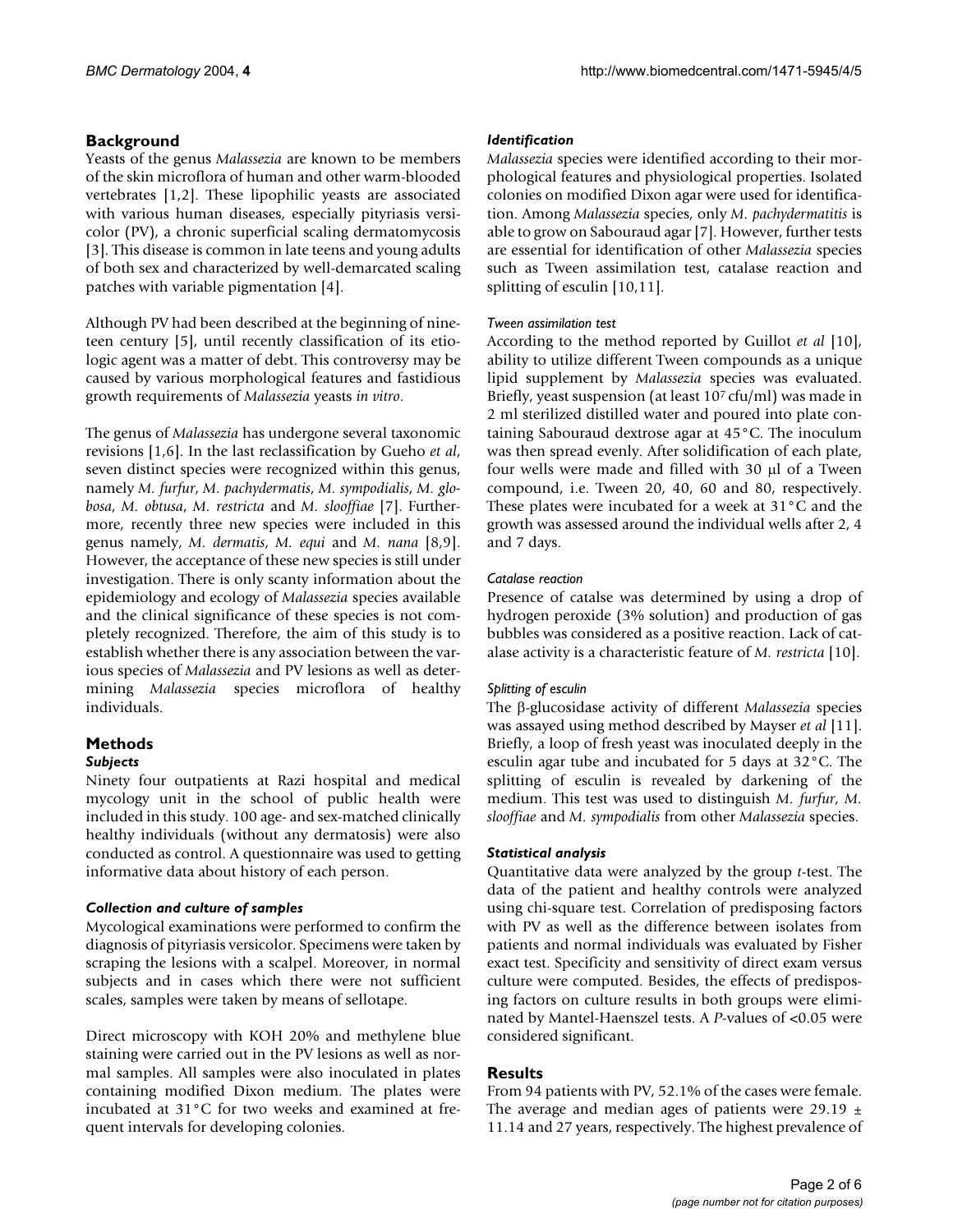| Group                         |                 |                      |                | Patient              |                 |                         |               |                      |               | Normal               |                 |       |                                                                                                   |
|-------------------------------|-----------------|----------------------|----------------|----------------------|-----------------|-------------------------|---------------|----------------------|---------------|----------------------|-----------------|-------|---------------------------------------------------------------------------------------------------|
| Culture results               |                 | Positive             |                | Negative             |                 | Total                   |               | Positive             |               | Negative             |                 | Total | statistical result                                                                                |
| Hyperhydrosis                 | No.             | %                    | No.            | %                    | No              | %                       | No            | %                    | No            | %                    | No.             | %     |                                                                                                   |
| Positive<br>Negative<br>Total | 37<br>67<br>104 | 74.0<br>72.8<br>73.2 | 13<br>25<br>38 | 26.0<br>27.2<br>26.8 | 50<br>92<br>142 | 100.0<br>100.0<br>100.0 | 9<br>51<br>60 | 60.0<br>60.0<br>60.0 | 6<br>34<br>40 | 40.0<br>40.0<br>40.0 | 15<br>85<br>100 |       | $100.0$ f.p = 0.23<br>$100.0$ $X^2 = 3.27$ P = 0.07<br>100.0 $X^2$ <sub>MH</sub> = 3.74 P = 0.053 |

<span id="page-2-0"></span>**Table 1: Frequency of culture results and hyperhydrosis in patients with pityriasis versicolor compared with normal subjects.**

f.p: fisher exact test p-value; X<sup>2</sup>: Chi square; P: P value; X<sup>2</sup><sub>MH</sub>: Mantel-Haenszel Chi square No: Number; %: Percent.

<span id="page-2-1"></span>**Table 2: Frequency of culture results and allergy in patients with pityriasis versicolor compared with normal subjects.**

| Group                         |                 |                      |               | Patient              |                  |                         |               |                      |               | Normal               |                           |                         |                                                                                       |
|-------------------------------|-----------------|----------------------|---------------|----------------------|------------------|-------------------------|---------------|----------------------|---------------|----------------------|---------------------------|-------------------------|---------------------------------------------------------------------------------------|
| Culture results               |                 | Positive             |               | Negative             |                  | Total                   |               | Positive             |               | Negative             |                           | Total                   | statistical result                                                                    |
| Allergy                       | No              | %                    | No            | %                    | No               | %                       | No            | %                    | No            | %                    | No                        | %                       |                                                                                       |
| Positive<br>Negative<br>Total | 19<br>85<br>104 | 63.3<br>75.9<br>73.2 | П<br>27<br>38 | 36.7<br>24.1<br>26.8 | 30<br>112<br>142 | 100.0<br>100.0<br>100.0 | 6<br>54<br>60 | 45.5<br>60.7<br>60.0 | 5<br>35<br>40 | 45.5<br>39.3<br>40.0 | $\mathbf{H}$<br>89<br>100 | 100.0<br>100.0<br>100.0 | $f_{\text{p}} = 0.44$<br>$X^2$ = 5.38 P = 0.02<br>$X^2$ <sub>MH</sub> = 4.77 P = 0.03 |

f.p: fisher exact test p-value; X<sup>2</sup>: Chi square; P: P value; X<sup>2</sup><sub>MH</sub>: Mantel-Haenszel Chi square No: Number; %: Percent.

tinea versicolor was seen in patients with 20–30 years of age. Significant differences in the distribution of predisposing factors (i.e. allergy, hyperhydrosis, diabetes) were observed between patient groups (58.5%) and healthy control  $(30\%)(P < 0.001)$ .

Direct examination of specimens was positive in 98.9% of PV lesions, in which hyphae were seen in 89.4% of positive cases together with budding yeasts. However, only 79.8% of the specimens yielded *Malassezia* in culture. Besides, culture positive cases were higher in patients than healthy controls and these differences was statistically significant ( $P < 0.05$ ). Specificity and sensitivity of direct exam in comparison with culture were determined 62.8% and 99.4%, respectively.

Actual data related on predisposing factors and culture results were presented in tables [1](#page-2-0), [2](#page-2-1) and [3](#page-3-0). Statistical analysis revealed that in both groups with and without predisposing factors (allergy, hyperhydrosis and diabetes), the rate of positive culture cases was higher in patients than controls. Regarding elimination the effects of predisposing factors by Mantel-Haenszel test, only hyperhydrosis could cause difference in the culture of samples in patients compared with those in healthy individuals.

In pityriasis versicolor lesions, the most commonly isolated species was *M. globosa* (53.3%), followed in frequency by *M. furfur* (25.3%), *M. sympodialis*(9.3%), *M. obtusa* (8.1%) and *M. slooffiae*(4.0%). However, the most frequently detected species in healthy individuals were *M. globosa*, *M. sympodialis*, *M. furfur*, *M. slooffiae* and *M. restricta* which respectively made up 41.7%, 25.0%, 23.3%, 6.7% and 3.3% of the isolated *Malassezia* flora. Table [4](#page-3-1) and [5,](#page-3-2) show the distribution of Mala*s*sezia species, based on the sites of sample collection. Overall, no differences in distribution of *Malassezia* were noted between patients group and healthy controls  $(P = 0.1)$ .

#### **Discussion**

Although pityriasis versicolor has worldwide occurrence, its frequency is variable and depends on different climatic, occupational and socio-economic conditions [12,13]. This disease is prevalent in Iran, in which almost 6% of all dermatosis and approximately 30% of dermatomycoses are due to these lipophilic yeasts [14,15].

Similar to other investigations [1,3,16,17], the highest prevalence of PV in present study was observed in 20–30 year-old group, suggesting that the peak of the infection is coincided with ages when the sebum production is in the highest level. Although 60% of patients in age range of 10–20 years were female, this proportion was reversed in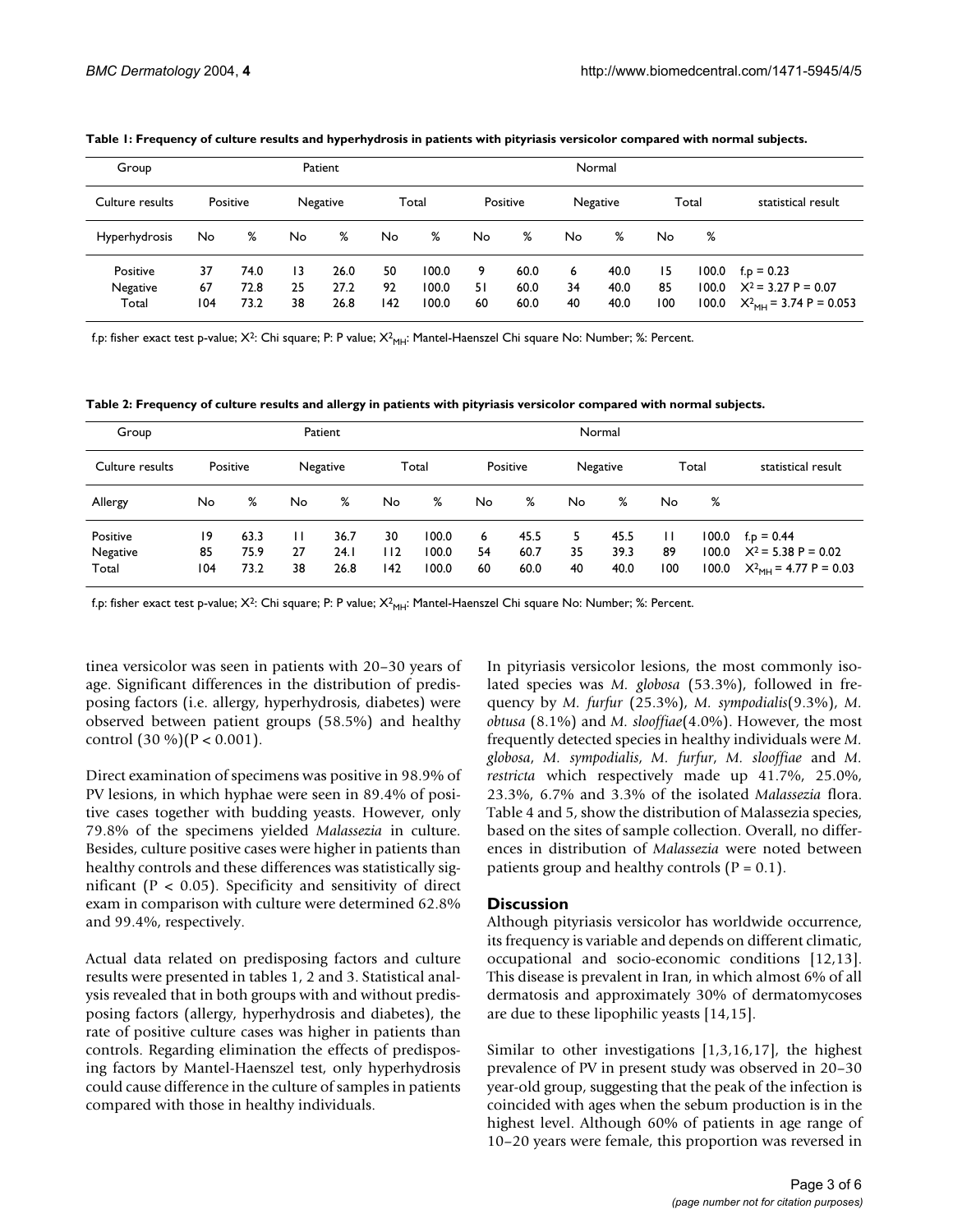| Group                         |            |                      |          | Patient              |                 |                         |                            |                      |                          | Normal               |                |                         |                                                                                       |
|-------------------------------|------------|----------------------|----------|----------------------|-----------------|-------------------------|----------------------------|----------------------|--------------------------|----------------------|----------------|-------------------------|---------------------------------------------------------------------------------------|
| Culture results               |            | Positive             |          | Negative             |                 | Total                   |                            | Positive             |                          | Negative             |                | Total                   | statistical result                                                                    |
| <b>Diabetes</b>               | No.        | %                    | No       | %                    | <b>No</b>       | %                       | No                         | %                    | No                       | %                    | No             | %                       |                                                                                       |
| Positive<br>Negative<br>Total | 102<br>104 | 66.7<br>73.4<br>73.2 | 37<br>38 | 33.3<br>26.6<br>26.8 | 3<br>139<br>142 | 100.0<br>100.0<br>100.0 | $\overline{2}$<br>58<br>60 | 50.0<br>60.4<br>60.0 | $\mathbf{2}$<br>38<br>40 | 50.0<br>39.6<br>40.0 | 4<br>96<br>100 | 100.0<br>100.0<br>100.0 | $f_{\text{p}} = 0.6$<br>$X^2 = 4.39 P = 0.04$<br>$X^2$ <sub>MH</sub> = 3.97 P = 0.046 |

#### <span id="page-3-0"></span>**Table 3: Frequency of culture results and diabetes in patients with pityriasis versicolor compared with normal subjects.**

f.p: fisher exact test p-value; X<sup>2</sup>: Chi square; P: P value; X<sup>2</sup><sub>MH</sub>: Mantel-Haenszel Chi square No: Number; %: Percent.

<span id="page-3-1"></span>**Table 4: Distribution of Malassezia species based on the body sites in Pityriasis Versicolor**

|                |             |            |          | Anatomic site (%) |          |          |            |
|----------------|-------------|------------|----------|-------------------|----------|----------|------------|
| <b>Species</b> | <b>Neck</b> | Chest      | Abdomen  | <b>Back</b>       | Limbs    | Groin    | Total      |
| M. globosa     | 13(61.9)    | 7(41.2)    | 2(25.0)  | 14(63.6)          | 2(66.7)  | 2(50.0)  | 40 (53.3)  |
| M. furfur      | 3(14.3)     | 7(41.2)    | 2(25.0)  | 6(27.4)           | (33.3)   | 0(0.0)   | 19(25.3)   |
| M. sympodialis | (4.8)       | (5.9)      | 2(25.0)  | l (4.5)           | 0(0.0)   | 2(50.0)  | 7(9.3)     |
| M. obtusa      | 4(19.0)     | (5.9)      | 1(12.5)  | 0(0.0)            | 0(0.0)   | 0(0.0)   | 6(8.1)     |
| M. slooffiae   | 0(0.0)      | (5.8)      | 1(12.5)  | (4.5)             | 0(0.0)   | 0(0.0)   | 3(4.0)     |
| Total          | 21(100.0)   | 17 (100.0) | 8(100.0) | 22 (100.0)        | 3(100.0) | 4(100.0) | 75 (100.0) |

<span id="page-3-2"></span>**Table 5: Distribution of Malassezia species based on the body sites in healthy individuals**

|                |           |           | Anatomic site (%) |           |
|----------------|-----------|-----------|-------------------|-----------|
| <b>Species</b> | Scalp     | Chest     | Back              | Total     |
| M. globosa     | 8(28.6)   | 6(42.9)   | 11(61.1)          | 25(41.7)  |
| M. furfur      | 9(32.1)   | 3(21.4)   | 2(11.1)           | 14(23.3)  |
| M. sympodialis | 8(28.6)   | 3(21.4)   | 4(22.2)           | 15(25.0)  |
| M. slooffiae   | (3.6)     | 2(14.3)   | 1(5.6)            | 4(6.7)    |
| M. restricta   | 2(7.1)    | 0(0.0)    | 0(0.0)            | 2(3.3)    |
| Total          | 28(100.0) | 14(100.0) | 18 (100.0)        | 60(100.0) |

the age group 20–30. Lower maturity age in female compared with male can be considered as the possible reason of this dissimilarity.

Pityriasis versicolor is uncommon in children [3]. We just found one case of PV in a child with the age less than 10 years. Moreover it is only rarely found in the elderly [1], as we have only two cases of PV over 50s.

The role of sex in propensity to development of PV is still unclear. Some studies found that PV is more common in men than women [18[,19](#page-5-4)]. While others indicated that the incidence of this infection is higher in women [20-22],

which may be due to extra attention of women to beauty and skin hygiene. However, similar to many reports [3,4,17], we found no differences in development of PV among both sexes.

Although *Malassezia* species are considered as normal microflora of the human skin, these lipophilic yeasts are associated with many skin disorders in particular PV, in some circumstances [1,[23\]](#page-5-5). It is widely believed that endogenous factors such as administration of corticosteroids, malnutrition and increased plasma cortisol level mediating the development of PV [3,12,16,24]. Besides, role of high temperature and humidity in this condition is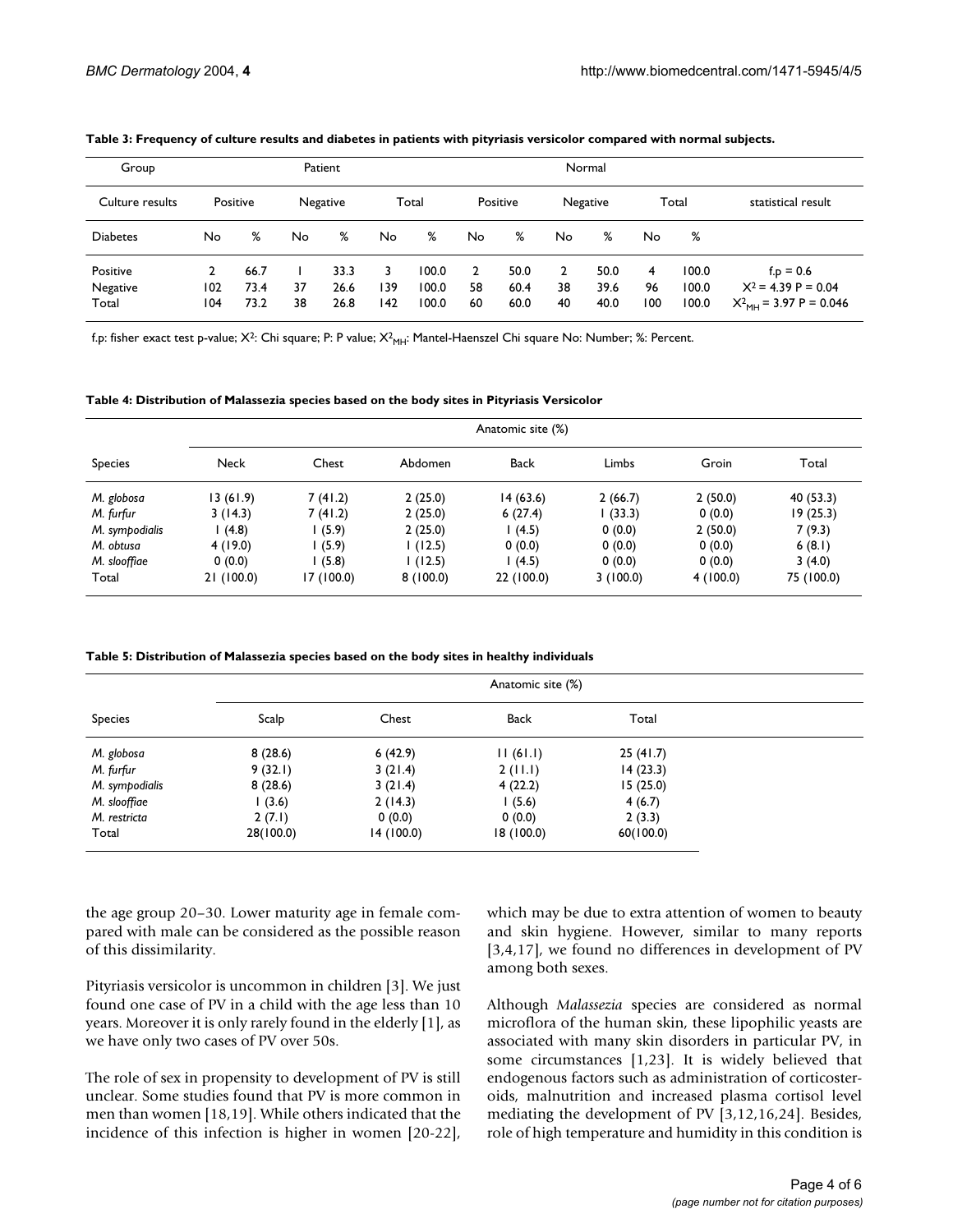well established [1,25]. In this regard, no significant differences were observed in culture results of patients in comparison with controls after elimination the effects of endogenous factors such as hyperhydrosis by statistical tests. Similar to other investigations [3,[26\]](#page-5-6), our results strongly support that hyperhydrosis can be considered as the endogenous factors in mediating the development of this infection.

In this survey, the most affected areas were the trunk and neck, which is concordant with the majority of studies worldwide [3,[21,](#page-5-7)[27](#page-5-8)]. The distribution of *Malassezia* species on back and chest is parallel with the density and activity of pilocebaceous glands in these areas. However, there are few reports indicated that PV lesions can occur in unusual location such as the nipple, genital areas and groin [28-30]. Similar to previous studies [\[27](#page-5-8)], we found no statistical difference in the distribution of *Malassezia* species on various body sites.

Diagnosis of PV is generally simple and lies on the clinical manifestations and microscopic examinations of the lesions [13[,23](#page-5-5)]. In the direct examination 98% of PV samples yielded positive results which is the same as the results reported by Erchiga *et al* [\[31](#page-5-9)]. Two patients with negative results in this study had also been received topical antimycotic treatment.

In 89.4% of positive cases of PV, classical feature so-called "spaghetti and meatball" were seen. Our results are consistent with those previously published and confirm the significance of the yeast-mycelium conversion in pathogenesis of this infection [[23,](#page-5-5)[31\]](#page-5-9). Regarding high sensitivity and acceptable specificity of direct exam, diagnosis of PV is based on observation of short hyphae and yeast in the scales. However, in cases that only hyphae were presented in the scales, direct examination of samples with KOH especially by unskillful technicians, may fail to reveal the infection. Hence, we suggest staining the scales prior to performing light microscopic examination to avoid false-negative results.

Culture is necessary to distinguish the *Malassezia* species by morphological and physiological methods. In the present study, the recovery rate of *Malassezia* species from the PV lesions was 87%, which was most comparable to recent study by Nakabayashi *et al* [[19\]](#page-5-4). But, our result is higher than some previous studies [[27,](#page-5-8)32-[34\]](#page-5-10). The difference may be due to this fact that margin of the PV lesions might be used to collect specimens. However as it shown by Erchiga *et al* [[23\]](#page-5-5), unlike other dermatomycosis, center of the PV lesions yields more viable materials for culture. Hence we scraped center of the lesions instead of the borders to increase recovery rate and avoid isolation of surrounding commensal species. Besides, more recovery rate which was reported by Gupta *et al* [[21](#page-5-7)] may reflect the difference in culture media and sampling method. Although Leeming & Notman agar which used by them enhances recovery of *Malassezia* spp., modified Dixon agar provides features of colonies [1,33].

Based on many studies, more than one species can be recovered from each sample [\[21](#page-5-7)]. On the other hand, providing a pure culture and discriminating a species from mixed sample is too difficult. This might be due to this point that fast growing species usually cover other species in the culture. Besides, because of hydrophobic characteristic of *Malassezia* yeast, preparing homogenous suspension is very difficult to separate them by culture [1]. Moreover, some *Malassezia* species may loss their viability after several subcultures [[7](#page-5-1)]. That's why we selected single separated colony in each species for analyzing.

As we mentioned above, *Malassezia* species are members of the normal skin flora and can be recovered from different sites of the body especially the sebaceous-rich areas. In healthy skin, we found *Malassezia* species by direct examination and culture with the frequency of 62% and 60%, respectively. These rates of positive results in our study are lower than those from recent study of Gupta *et al* [[21](#page-5-7)] and may suggest the difference in sampling method and culture medium. Similar to the majority of other investigations [[19,](#page-5-4)[34](#page-5-10),35], we found *M. globosa* as the most frequent species in healthy skin. By contrast, *M. sympodialis* was the main isolated species in some other investigations [17,22,[36,](#page-5-11)[37\]](#page-5-12).

In this survey, the most common isolated species in PV lesions was *M. globosa*, which is concordant with the majority of studies worldwide [\[19](#page-5-4),[31](#page-5-9),32[,38](#page-5-13)]. This was contrary to observation of Makimura *et al*, which isolated *M. furfur* and *M. sympodialis* as the predominant species in PV lesions [\[37\]](#page-5-12). Although Gupta *et al*, were also found *M. sympodialis* as the predominant agent of PV in temperate climate, they reported *M. globosa* as the main agent in tropical regions [[27\]](#page-5-8). Moreover, *M. furfur* was the second most frequent species isolated from PV lesions in the present study which was similar to the report of Dutta [32]. However they failed to isolate *M. slooffiae* from PV lesions.

# **Conclusions**

Collectively, *M. globosa* was also the most prevalent species in healthy individuals and recovered from healthy skin only in yeast form. Furthermore, our results suggested that *M. globosa* especially in the mycelial form, is the main agent of PV and *M. furfur* is the second agent in importance. This hypothesis gained strength because of the fact that *M. globosa* is a species with high levels of esterase and lipase enzymes with probable importance in